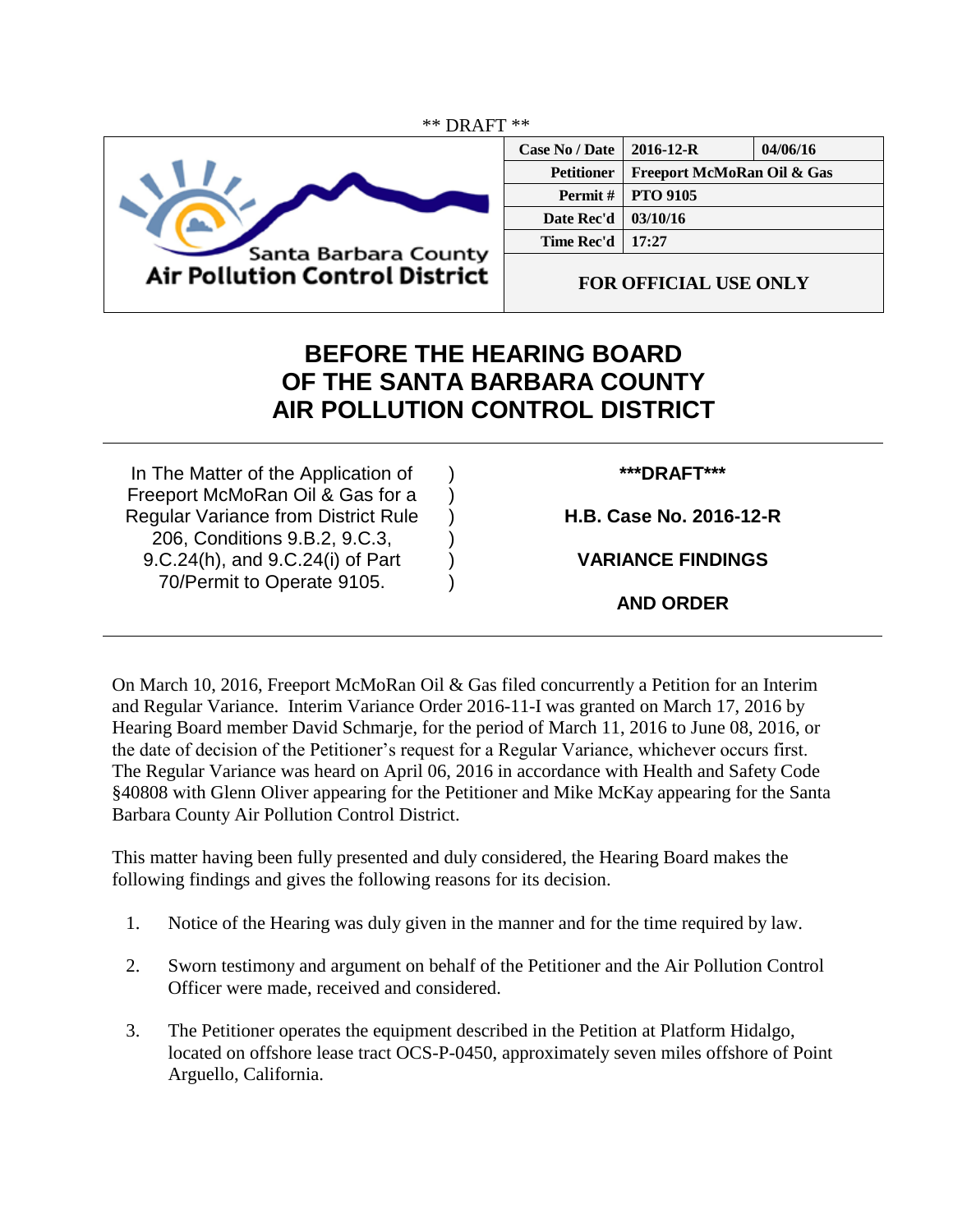| SANTA BARBARA COUNTY APCD           | CASE: 2016-12-R |
|-------------------------------------|-----------------|
| <b>HEARING BOARD VARIANCE ORDER</b> | DATE: 04/06/16  |

- 4. Freeport McMoRan Oil & Gas (FMOG) is the holder of Permit to Operate 9105-R4. This permit authorizes the operation of the equipment and processes located on Platform Hidalgo (Hidalgo), which is part of the Point Arguello Project Stationary Source.
- 5. As a result of the Plains All American Pipeline (AAPL) Line 901 failure on May 19, 2015, and subsequent shutdown of Line 903, FMOG has experienced facility impacts. Due to these impacts, Hidalgo is temporarily ceasing operations. Preservation plans for Hidalgo are in progress and the facility is being placed in a standby and suspended status with operating staff reduced to a minimum safe level; at times this may be an un-manned condition. Although it is unclear when the restart of the Petitioners facility may occur, it is anticipated that all of the equipment will eventually be operated again.
- 6. There will be excess emissions related to the granting of this variance from the flaring of well casing gas. Hidalgo will likely exceed the quarterly planned flaring limit of 0.62MMscf as well as the quarterly average H2S concentration for planned flaring. The Petitioner has requested variance relief from these emission limits in order to allow safe preparation for a potential long term shutdown.
- 7. Without variance coverage, the Petitioner would be in violation of District Rule 206, Conditions 9.B.2, 9.C.3, 9.C.24(h), and 9.C.24(i) of Part 70/Permit to Operate 9105.
- 8. Due to conditions beyond the reasonable control of the Petitioner, compliance would result in an arbitrary or unreasonable taking of property as the pipeline closure is outside of the Petitioner's control.
- 9. Closing or taking would be without a corresponding benefit in reducing air contaminants as excess emissions resulting from the granting of this Variance are directly related to the potential long term shutdown of the facility.
- 10. The Petitioner has curtailed operations in that the entire facility is shut in and will continue to remain shut in until a compliant method of oil shipment is established.
- 11. The excess emissions related to the granting of this variance shall be minimized to the maximum extent feasible while preparing the facility for a potential long term shutdown.
- 12. The Petitioner will monitor the dates, hours, and all emissions, if any, related to the granting of this Variance.
- 13. A nuisance as defined in District Rule 303 is not expected to occur as a result of this variance and continued operation is not likely to create an immediate threat or hazard to public health or safety.
- 14. The District staff supports the Petition as conditioned below.